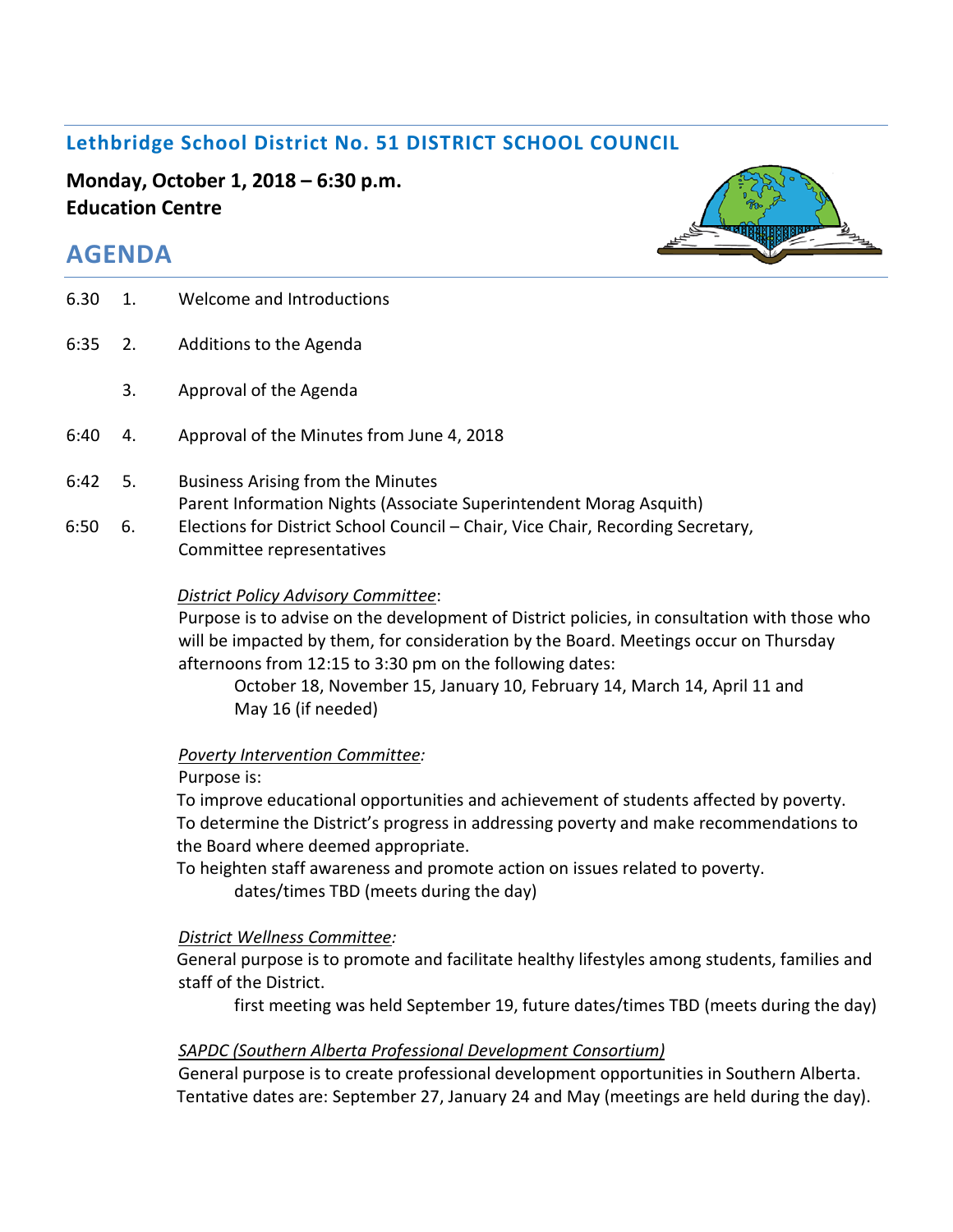#### *Community Engagement Committee*:

General purpose is to develop and implement strategies for the Board to fully engage all sectors of the community.

First meeting scheduled for Tuesday, October 9. Meetings held in the evening starting at 6:00 p.m. There are usually 5-6 meetings a year.

- 7:00 7. School Hot Lunch programs in relation to District Health Nutritional Choices Policy 504.11 – Shannon Pratt
- 7:05 8. Trustee Report
- 7:10 9. Alberta School Councils Association Allison Pike
- 7:20 11. Superintendent's Report Cheryl Gilmore
	- School Council learning sessions (brainstorm ideas)
	- Board support for School Councils
	- School Council Membership List
	- Inclement weather procedures

#### Roundtable Reports

Reports are included with the agenda: an opportunity to highlight a very significant event or for questions from the representatives about information in a written report

7:35 13. Adjournment

#### **District School Council 2018-2019 Meeting Dates**

November 5, 2018 December 3, 2018 January 14, 2019 February 5, 2019 Town Hall Meeting March 4, 2019 April 1, 2019 May 6, 2019 June 3, 2019 – Dinner meeting

#### **2017-2018 District School Council Representatives**

| Chair                                 | <b>Joy Morris</b>        |
|---------------------------------------|--------------------------|
| Vice Chair                            | Heather Paul             |
| <b>Recording Secretary</b>            | Lyvia Hughes             |
| <b>Policy Advisory Committee</b>      | Laura Scarpelli          |
|                                       | Allison Pike (alternate) |
| <b>Poverty Intervention Committee</b> | Heather Paul             |
|                                       | Alison Alma-North        |
|                                       | Joy Morris               |
| District Wellness Committee           | Amber Johansen           |
|                                       | Heather Paul (alternate) |
| SAPDC                                 | None this year           |
| <b>Community Engagement Committee</b> | Pauline Hall             |
|                                       | Heather Paul             |
|                                       | Allison Pike             |
|                                       | Corinne Steele           |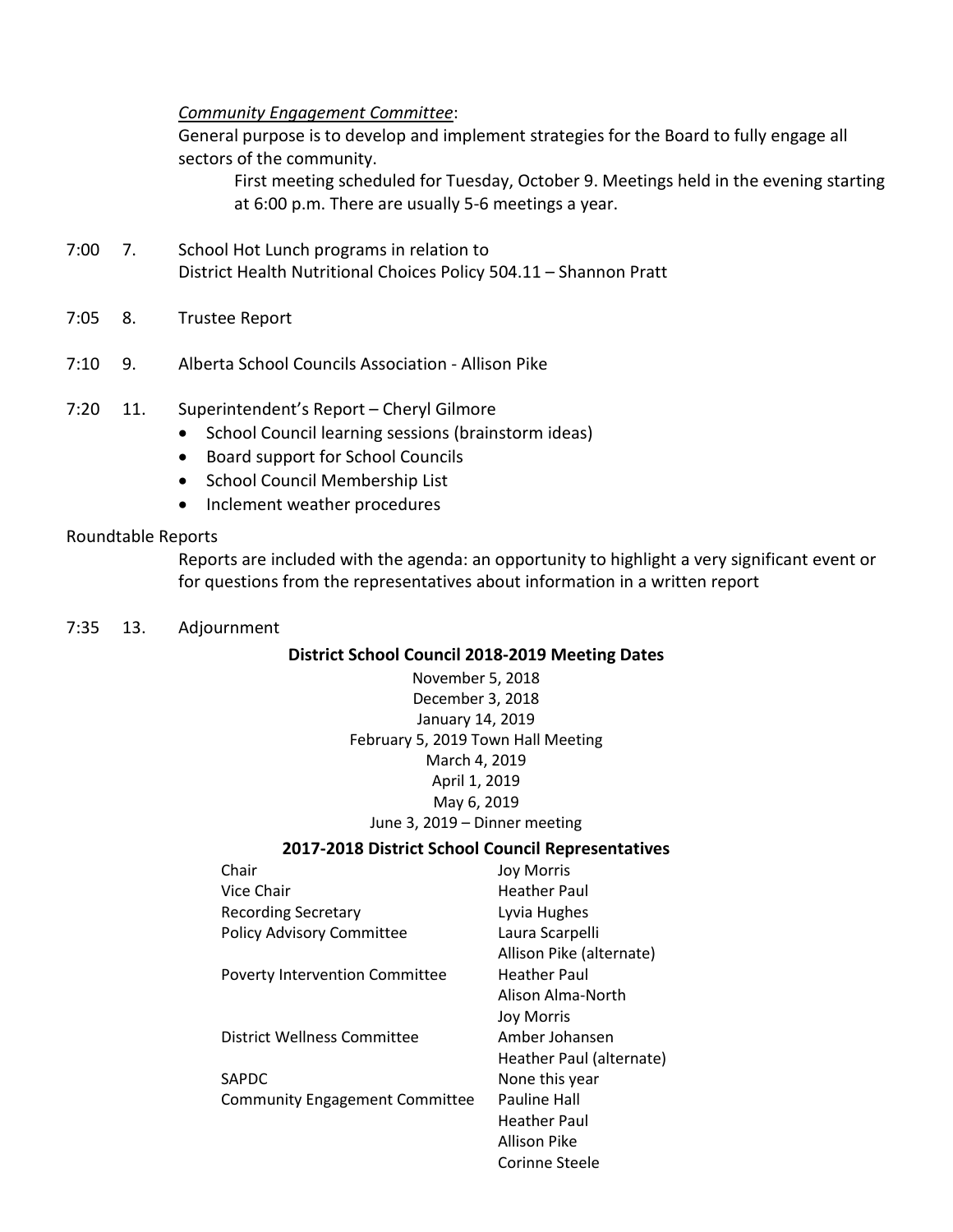# **2018-2019 District School Council Representatives**

| Chair:                                 |  |
|----------------------------------------|--|
| Vice Chair:                            |  |
| Recording Secretary:                   |  |
| <b>Policy Advisory Committee:</b>      |  |
| <b>Poverty Intervention Committee:</b> |  |
| <b>District Wellness Committee:</b>    |  |
| SAPDC:                                 |  |
| <b>Community Engagement Committee:</b> |  |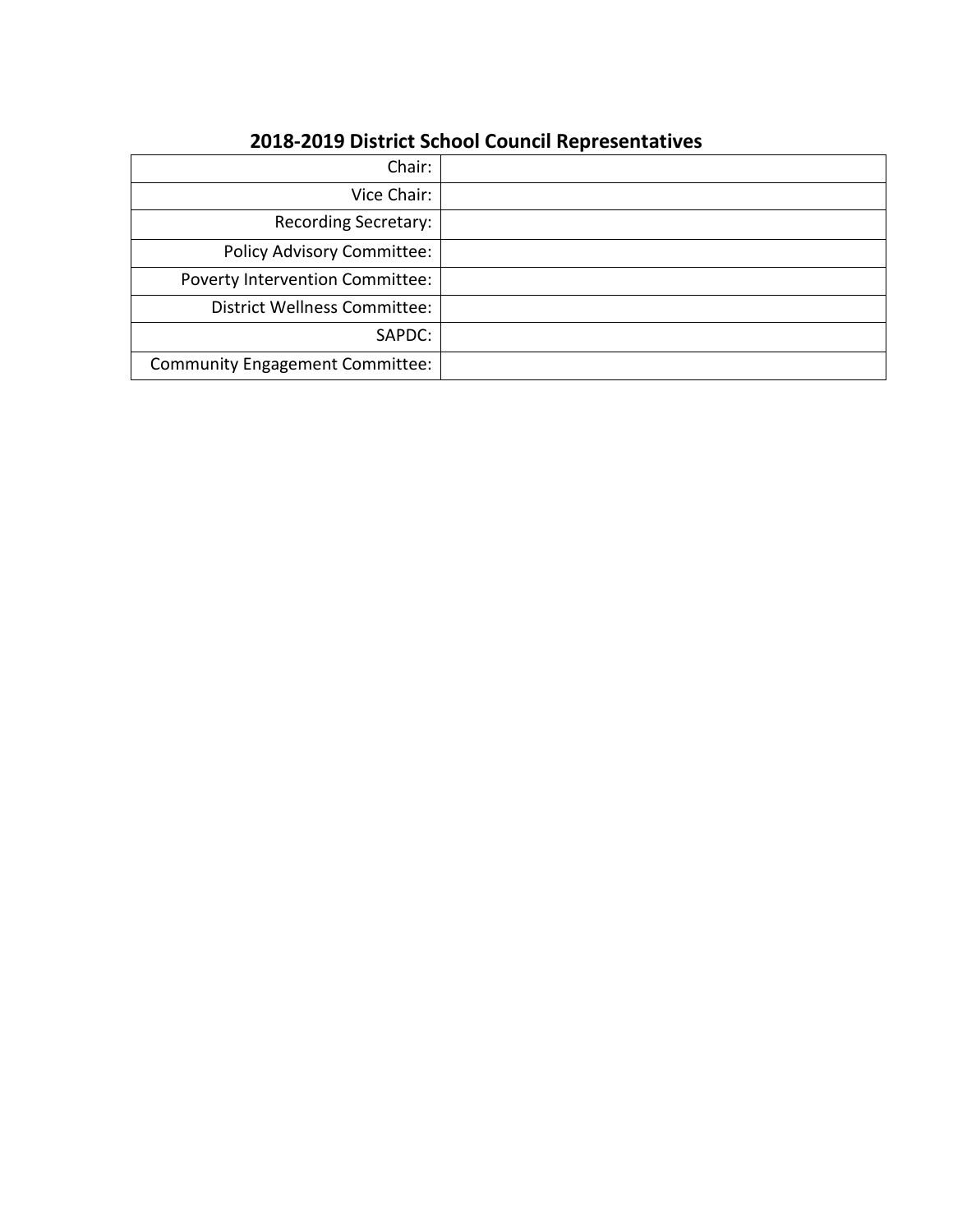#### **District School Council Meeting Minutes June 4th, 2018**

- 1. **Welcome and Introductions**: Shannon Pratt, Joy Morris, Morag Asquith, Amber Johansen, Laura Scarpelli, Heather Paul, Rob Mitchell, Jan Foster, Locke Spencer, Bill Bartlett, Christine Light, Duane Pike, Allison Pike
- 2. **Approval of the Agenda** approved as presented
- 3. **Approval of the Minutes from May 7, 2018** motion to approve Heather Paul, seconded by Shannon Pratt
- 4. **Business Arising from the Minutes** none
- 5. **Trustee Report** was included in the agenda. Send Trustee report to school councils, Christine Light provided an update.

#### 6. **Alberta School Councils Association** - Allison Pike

Questions shared by Allison via Duane - is there interest in an Inclusive Education committee, can the District consider having an indigenous immersion program and if not would there be opportunity for an indigenous language program?

Morag invited Allison for a meeting to discuss further - Inclusive Education paradigm shift discussed, challenges both with community protocols, needs and finding Blackfoot Language speakers who are also teachers present as preliminary issues.

#### 7. **Reports from District Committees:**

Poverty Intervention Committee: "Wham bags" - will continue as is - Karen will be meeting with DeeAnna early next year to determine funding availability.

Poverty luncheon saw a large turn out - thank you to those in the programs and donators. Wellness Committee meeting: Health Champ Update, Wellness survey (300 participants from staff - priorities targeted - "Staff wellness"/ "structures that impact wellness"), Alberta Health Services participation.

#### 8. **District School Council Calendar of Events and Shared Opportunities**

ASCA through SAPDC providing information and consultation for Curriculum. First evening is tomorrow. Nicholas Sheran parent council wishes to explore opportunities for Blanket Exercise. Morag shared what we are looking at for Parent Education nights for the upcoming year Self regulated Parent, Parenting the Adolescent, Managing Stress (can we live stream to have greater access to these parenting opportunities) welcoming any other suggestions.

#### 9. **Superintendent's Report – Morag Asquith**

Alberta Education Updates Nutrition Project Funding CIF (Classroom Improvement Fund) Curriculum Needle Safety posters were shared

## 10. **Roundtable Reports are included with the agenda:**

Agnes Davidson - Show and Shine - June  $16<sup>th</sup>$ , 2018

#### 11. **Adjournment**

District School Council 2018-19 Meeting Dates: October 1, 2018 November 5, 2018 December 3, 2018 January 14, 2019 February 6, 2019 Town Hall March 4, 2019 April 1, 2019 May 6, 2019 June 3, 2019 dinner meeting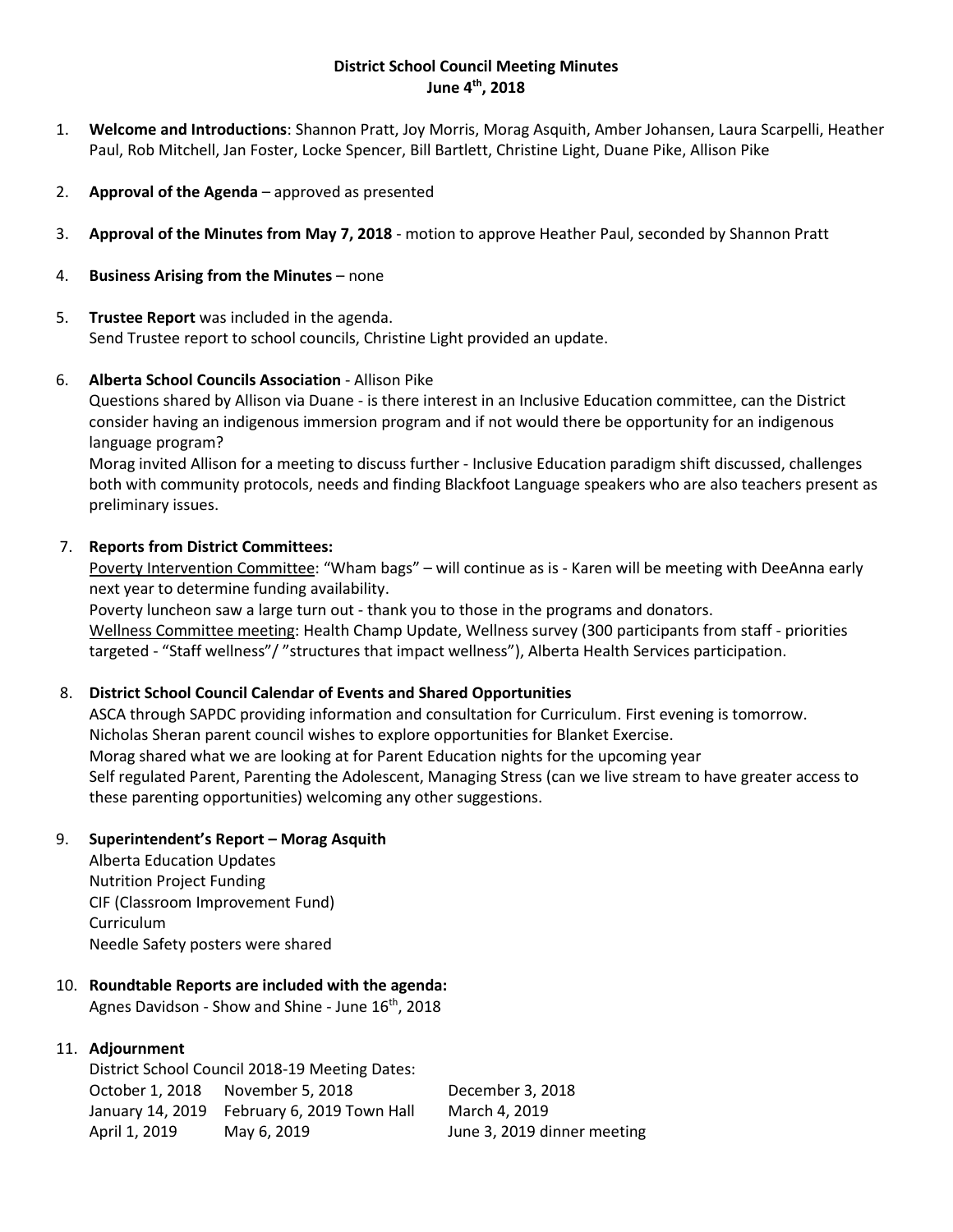

LETHBRIDGE SCHOOL DISTRICT NO. 51 Board of Trustees 433-15 St. S., Lethbridge, Alberta, T1J 2Z5 PHONE: 403-380-5301 FAX: 403-327-4387 www.lethsd.ab.ca

Lethbridge School District No. 51

# **TRUSTEE report to school councils:**

June 26, 2018

# **1. WCHS Bulldogs, Tier 2 Provincial Rugby Champions**

Winston Churchill High School Bulldogs Rugby team won the [Alberta Schools' Athletic Association \(ASAA\) Tier 2](http://www.lethsd.ab.ca/view.php?action=object&id=70683&stream=Homepage%20News)  [Championships](http://www.lethsd.ab.ca/view.php?action=object&id=70683&stream=Homepage%20News).

Team members include:

Sean Adams, Yannis Boenn, Adam Borho, Seth Brown, Keanan Ceron, Nyles Clark, Sebastian Czarny, Eric De-Lauw, Nolan DeLauw, Tie Dewacht, Andrew Durling, Justin Durling, Blayze Elder, Slade Elder, Colten Hemsley, Jeff Herbison, Peyden Keith, Noah Lang, Brody Mason, Taylor Mason, Marcus Pauly, Josh Peters, Teigan Pritchard, Caden Roelofs, Matt Stewart and Jesse Tortorello.

Coaches are Jonathan Dick and Nevin Morrison. Trainer is Craig Oman.

The Board congratulated the champions and presented the team with certificates.

## **2. ICE Scholarships**

The [Canada 150 Innovation Creativity and Entrepreneurship Awards \(ICE\)](http://www.lethsd.ab.ca/view.php?action=object&id=69787&stream=Homepage%20News) are annual scholarships awarded by Lethbridge School District No. 51. The awards seek to recognize student innovation, in keeping with the District's vision: Learners are innovative thinkers who are successful, confident, respectful and caring. Winners of the [2018 Canada ICE Scholarships](http://www.lethsd.ab.ca/view.php?action=object&id=71563&stream=Homepage%20News) are:

- Clara LeBon-Volia (grade 9, LCI): Using a Marine Environment to Grow Plants
- Jonathan Smith (grade 10, Chinook): Arduino Home Automation
- Chayse Stasiuk (grade 12, ICSS): The Awareness Project (TAP)

The students were invited to the June Board meeting.

The Board congratulated the winners of the ICE Scholarship awards and presented them with a cheque and certificate..

## **3. Association of School Business Officials (ASBO) International Eagle Award High School Scholarships**

In 2017, the District received \$2,500 U.S. (\$3000 Canadian) from ASBO International in recognition of Christine Lee receiving an [ASBO International Eagle Award](http://www.lethsd.ab.ca/view.php?action=object&id=71565&stream=Homepage%20News). The District is awarding three \$1,000 scholarships to three deserving high school students. This is a one-time award offered this year only. The three recipients are:

- Josh Freund, Chinook High School
- Justin Bly, Lethbridge Collegiate Institute
- Nimaya De Silva, Winston Churchill High School

The Board congratulated the students for recognition of the ASBO International Eagle Award scholarship.

## **BOARD OF TRUSTEES**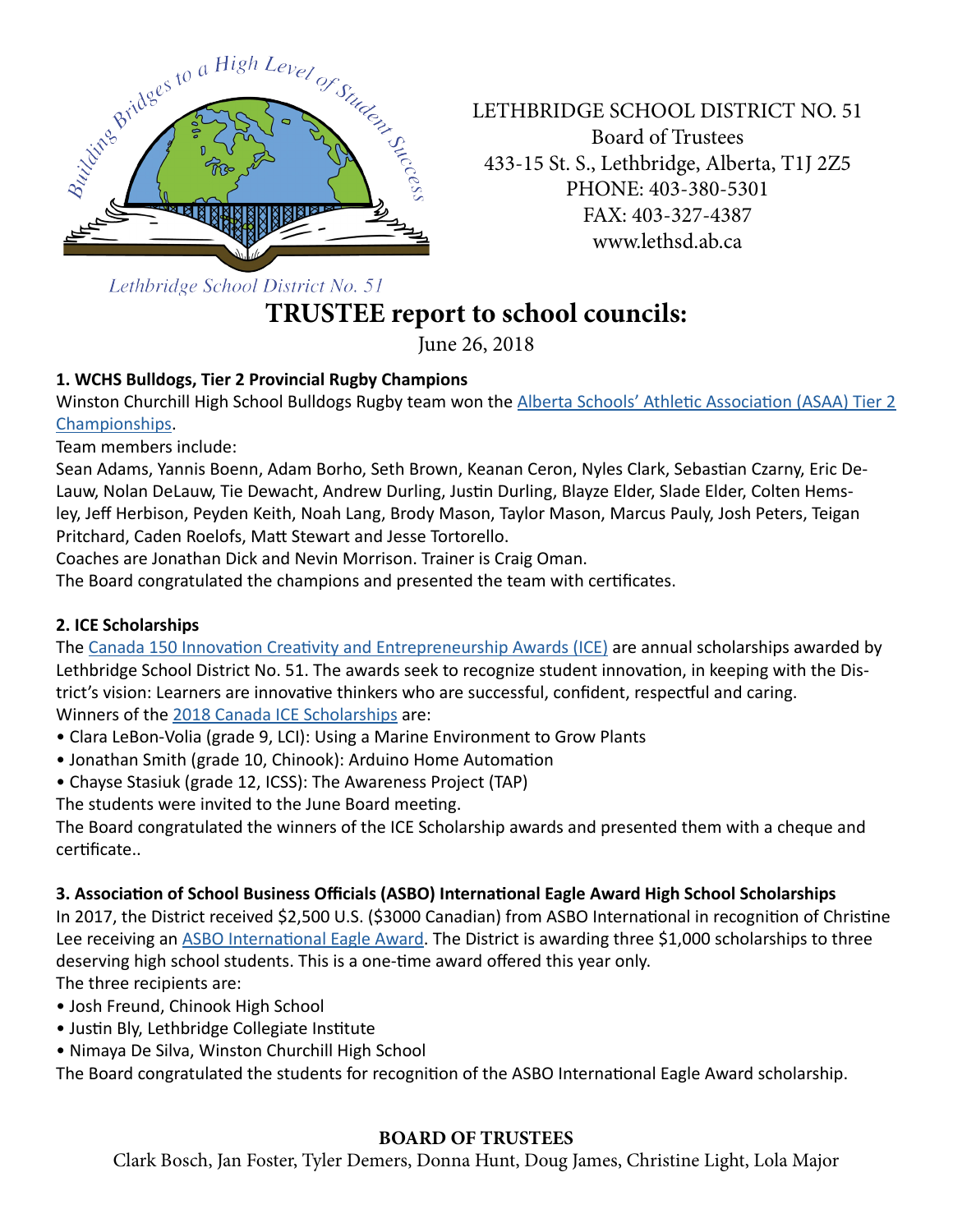#### **4. Wellness Committee Self-Regulation Grant**

Senator Buchanan principal, Dawn Ronne, delivered a presentation regarding the progress of strategies implemented by the schools that have been supported by the Wellness Committee Self-Regulation Grant. The dup highlighted the benefits of Buchanan's self-regulation room, along with the self-regulation bins that are in every classroom. The self-regulation tools are available to all students at the school. The Board received the report as information.

## **5. Approval of International Trips**

Lethbridge Collegiate Institute (LCI) requested approval to take the wrestling team to a tournament in Cut Bank, Montana, USA, from January 3rd to January 5th, 2019. Information regarding the educational benefits of the trip and the proposed itinerary was attached. The estimated cost per student is \$20, over and above their regular athlete fees. Any students unable to afford the additional cost would have their registration fee covered by the program.

LCI is requesting approval to take choir students on a tour of Ireland from April 18th to April 28th, 2019. Information regarding the educational benefits of the trip and the proposed itinerary was attached. The estimated cost per student is \$3,994. Fundraising opportunities will be available to students to offset the cost of the trip. Winston Churchill High School (WCHS) is requesting approval to take band students on a southern California, USA tour from February 16th, 2019 to February 23rd, 2019. Information regarding the educational benefits of the trip and the proposed itinerary were attached. The estimated cost per student is \$1,540. Fundraising opportunities will be available to students to offset the cost of the trip.

The LCI wrestling trip to Cut Bank, Montana, USA from January 3rd to January 5th, 2019, was approved, on the condition all District policies and procedures are strictly followed.

The LCI choir tour of Ireland from April 18th to April 28th, 2019 was approved, on the condition all District policies and procedures are strictly followed.

The WCHS band tour of Southern California, USA from February 16th to February 23rd, 2019 was approved, on the condition all District policies and procedures are strictly followed.

## **6. Authorization of High School Locally Developed Courses**

Alberta Education requires all locally developed senior high school courses be authorized for use by the Board of Trustees. District high schools would like to use the following courses to enhance student learning:

- Academic Achievement through English Language and Development 15, 25 and 35 for 3 credits from September 1st, 2018 to August 31st, 2021; Chemistry (Advanced) (2018) 35 for 3 credits and Technical Theatre 15,25 and 35 for 3 and 5 credits from September 1st, 2018 to August 31st, 2022 all acquired from Calgary School District No. 19; - Forensic Studies 25 and 35 for 3 credits from September 1st, 2018 to August 31st, 2020 acquired from Edmonton School District No. 7;

- Learning Strategies (2018) 15, 25 and 35 for 3 and 5 credits from September 1st, 2018 to August 31st, 2022 acquired from Calgary Roman Catholic Separate School District No. 1;

- Psychology – Abnormal 35 for 3 credits from September 1st, 2018 to August 31st, 2022 acquired from Pembina Hills Regional Division No. 7; and Portfolio Art 35 for 3 and 5 credits from September 1st, 2018 to August 31st, 2019 acquired from Edmonton Catholic Separate School District No. 7.

- Psychology – Abnormal 35 for 3 credits from September 1st, 2018 to August 31st, 2022 acquired from Pembina Hills Regional Division No. 7; and

- Portfolio Art 35 for 3 and 5 credits from September 1st, 2018 to August 31st, 2019 acquired from Edmonton Catholic Separate School District No. 7.

The Board of Trustees approved the use of locally developed senior high school courses as delineated above, including any learning resources detailed in the course outlines for use in all of our District High Schools.

## **BOARD OF TRUSTEES**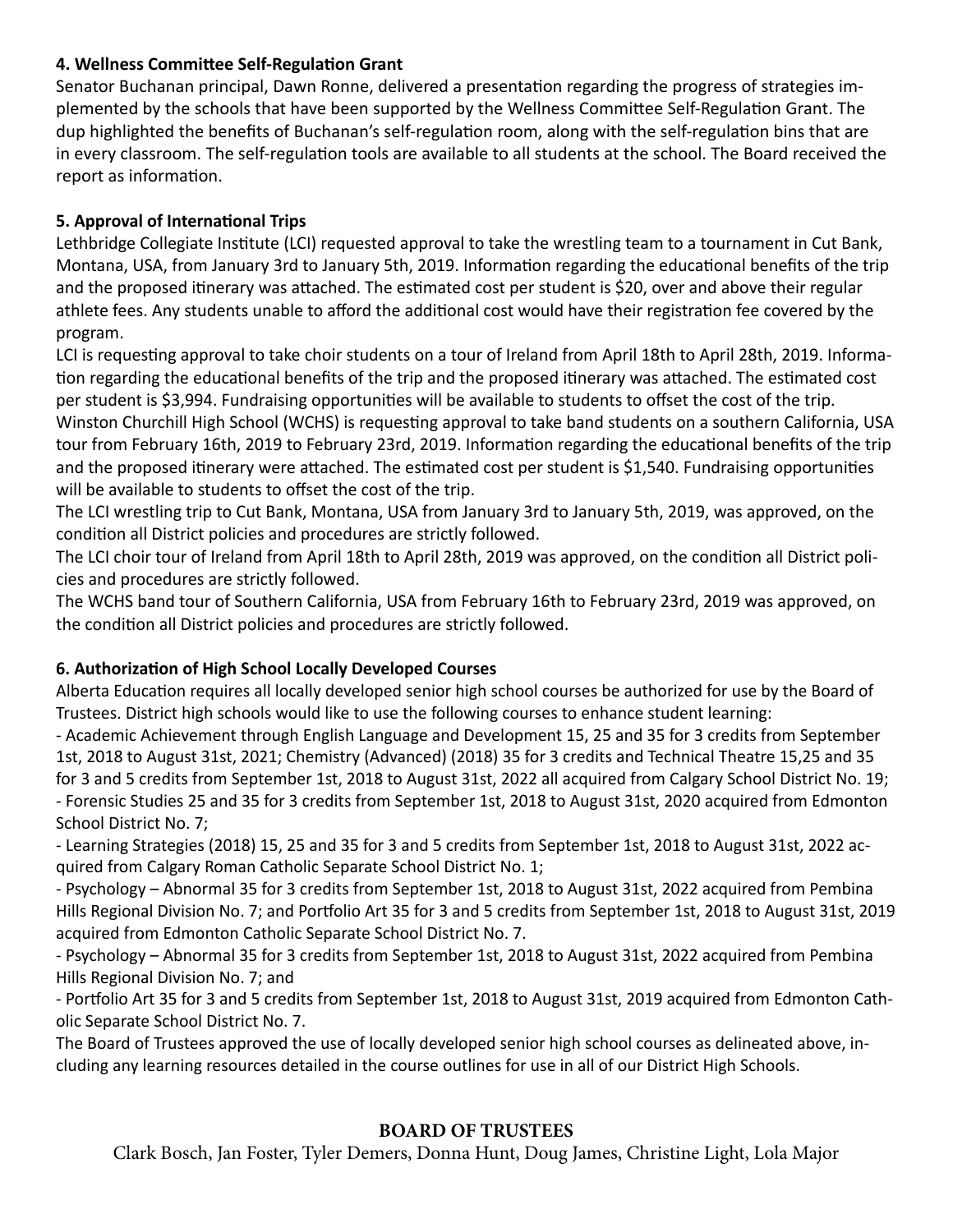#### **7. Policy Review**

District policies are reviewed on a continuous basis to ensure they reflect the position of the Board. The Policy Advisory has representation from the Board, District School Council, each of the employee groups, and District and school administration.

The Board adopted revisions to the following policies, found on Page 31 of the [AGENDA:](http://www.lethsd.ab.ca/documents/general/2018-06-26%20Board%20Meeting%20Agenda.pdf)

606.5 Home Education/Distance Learning - Amended

602.1 Early Childhood Services - Amended

605.5 Inclusive Learning Supports – Early Childhood Services (ECS) - Amended

401.2 Local Authority Pension Plan (LAPP) - Amended

805.7 Preservation and Disposal of Records - Amended

## **8. Third Quarter Financial Report**

The 2017-2018 Third Quarter Financial Report for the District was provided for review. Director of Finance, Mark DeBoer, was in attendance to respond to any questions Trustees had. The report can be found starting on Page 42 of the [AGENDA](http://www.lethsd.ab.ca/documents/general/2018-06-26%20Board%20Meeting%20Agenda.pdf).

The Board received the 2017-2018 Third Quarter Financial Report as presented.

## **9. 2019-2020 School Year Calendar**

The DRAFT 2019-2020 School Year Calendar was attached for review. The calendar can be found starting on Page 78 of the [AGENDA](http://www.lethsd.ab.ca/documents/general/2018-06-26%20Board%20Meeting%20Agenda.pdf).

The Board approved the 2019-2020 School Year calendar as presented.

## **10. Associate Superintendent Reports**

Reports from Christine Lee, Morag Asquith and Rik Jesse begin on Page 92 of the [AGENDA](http://www.lethsd.ab.ca/documents/general/2018-06-26%20Board%20Meeting%20Agenda.pdf).

#### **11. Administration Appointments**

The following administration appointments have been made for the 2018/2019 school year: Aaron Fitchett Vice-Principal WCHS Keith van der Meer Vice-Principal LCI Rebecca Adamson Vice-Principal Senator Joyce Fairbairn Middle Terry Hagel Vice-Principal Senator Joyce Fairbairn Middle Chris Harris Principal General Stewart Bob White Vice-Principal Senator Buchanan Gordon Vatcher Vice-Principal LCI Tara Cunningham Vice-Principal Chinook The Board received the report as information.

## **12. CIF (Classroom Improvement Fund) Update**

Alberta Education announced April 26th that CIF funding would continue for another year. Executive Council members met with the ATA CIF Committee members in early May and reached consensus regarding the allocation of funds. The allocation of funding for 2018-19 CIF was attached, starting on Page 113 of the [AGENDA](http://www.lethsd.ab.ca/documents/general/2018-06-26%20Board%20Meeting%20Agenda.pdf). The Board received the summary as information.

#### **13. Trustee Reports**

Reports from Trustees begin on Page 116 of the [AGENDA](http://www.lethsd.ab.ca/documents/general/2018-06-26%20Board%20Meeting%20Agenda.pdf).

## **BOARD OF TRUSTEES**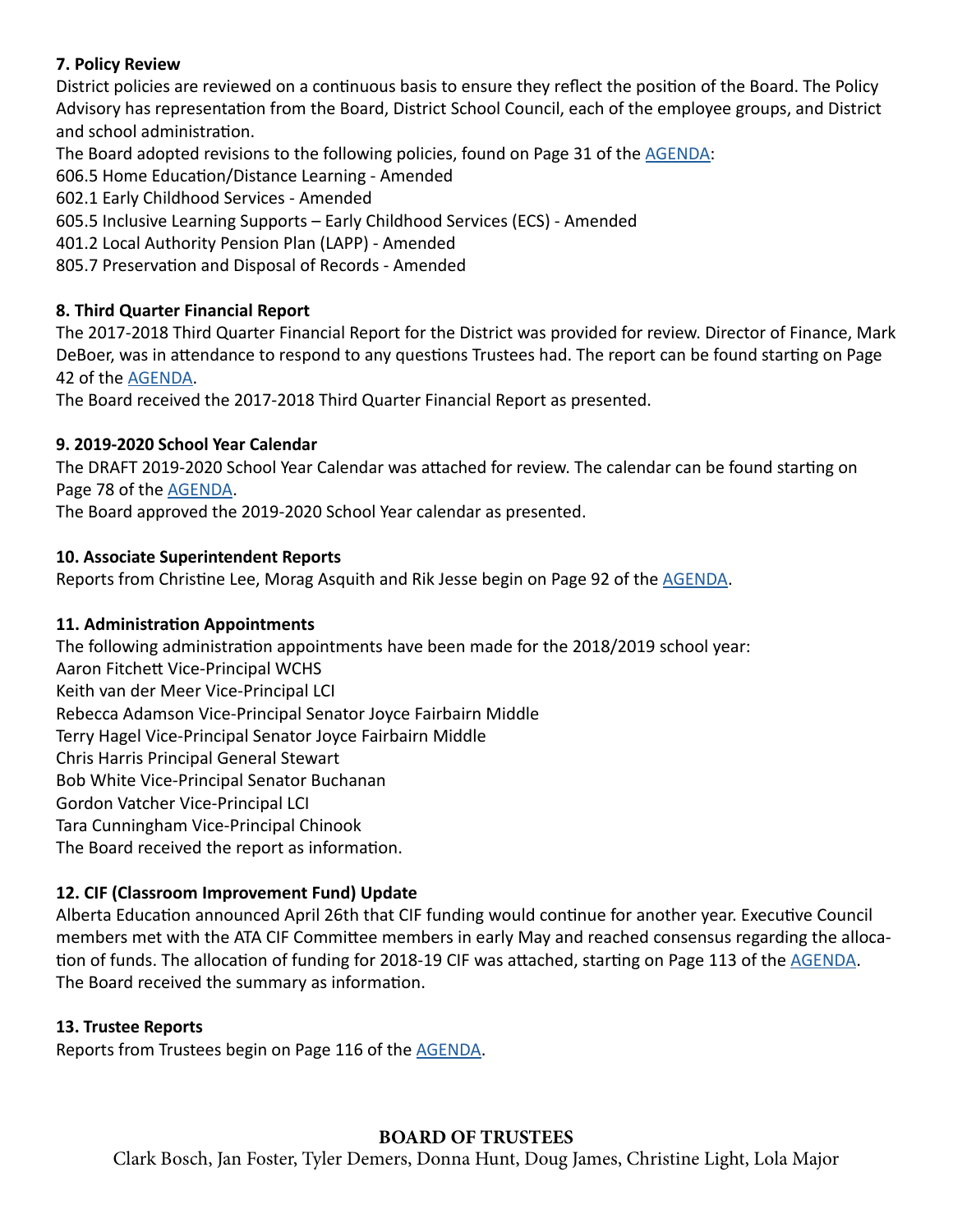

LETHBRIDGE SCHOOL DISTRICT NO. 51 Board of Trustees 433-15 St. S., Lethbridge, Alberta, T1J 2Z5 PHONE: 403-380-5301 FAX: 403-327-4387 www.lethsd.ab.ca

Lethbridge School District No. 51

# **TRUSTEE report to school councils:**

September 25, 2018

## **1. Presentation - Literacy**

District Literacy Lead Teacher, Bev Smith, and Director of Curriculum, Karen Rancier, provided a presentation to the Board on where the District is at with Literacy. The Board received the presentation as information.

## **2. School Board Annual Work Plan**

Every September, the Board reviews the Annual Work plan, which outlines major events and tasks and makes adjustments accordingly. The Board received the report as information and provided feedback for any revisions.

## **3. Letter to Solicitor General**

At the Joint City of Lethbridge/School Boards Committee meeting held on Sept. 12, there was some discussion pertaining to the Opioid situation in the city of Lethbridge, including strategies that have been implemented, ongoing challenges and pressing needs.

The City of Lethbridge is working diligently to explore all potential avenues for government support of services and facilities to address the needs of an increasing number of individuals. The City of Lethbridge requested that both school jurisdictions consider writing a letter that supports the city in its advocacy for support from the office of the Solicitor General. The letter would convey, from a Board perspective, the challenges, pressing needs and impact on schools, our students and families.

The Board approved a letter supporting the city in its advocacy for support from the office of the Solicitor General.

## **4. Board Reports**

A number of Board Standing Committees Annual Reports were delivered, along with the Terms of Reference Review were delivered. Committee reports presented included the following:

Facilities Committee Policy Advisory Committee Spirit of 51 Committee Board Budget Committee Poverty Intervention Committee Board Audit Committee District Wellness Committee Community Engagement Committee Superintendent Evaluation Committee FNMI Committee New Committee: RLAC (Reconciliation Lethbridge Advisory Committee) To review the reports in full, scroll to Page 17 of the [AGENDA](http://www.lethsd.ab.ca/documents/general/2018-09-25%20Board%20Meeting%20Agenda.pdf).

## **BOARD OF TRUSTEES**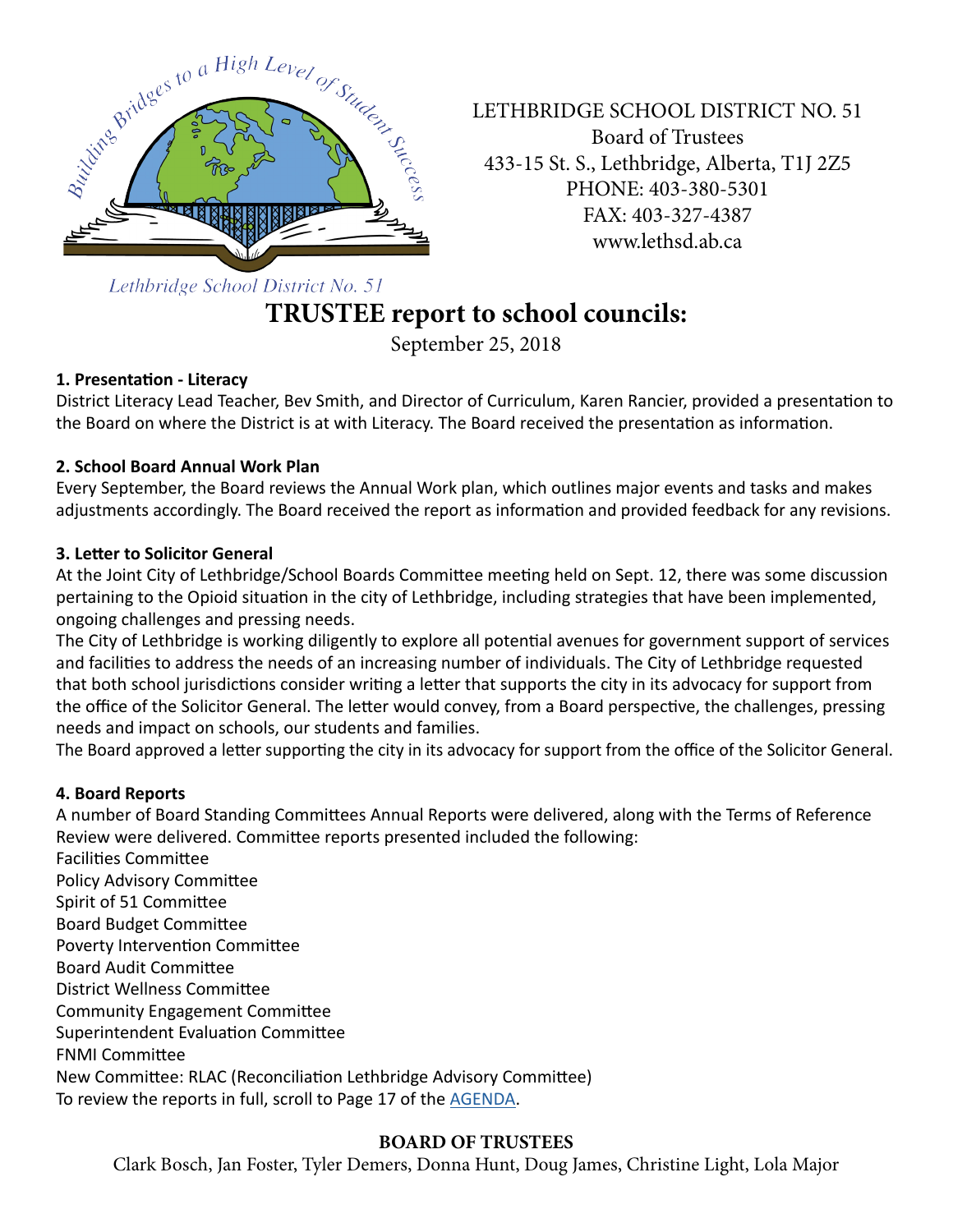#### **5. FNMI Directorate Grant for urban Indigenous Youth**

Honourable Shannon Phillips, MLA Lethbridge-West, announced the funding boost to address concerns regarding funding for First Nations, Metis and Inuit student supports in Lethbridge School District No. 51. The conditional grant requirements include a total of \$250,000 over two years (\$125,000 in Year 1 and up to \$125,000 in Year 2). Pilot project activities will be distinct from the BCCE (Building Capacity and Collaboration in Education) / IFNE (Innovation in First Nations Education) grant programs and three-year education plan activities. Sustainability of the pilot project initiatives will be a priority throughout the project's planning process. The Board received the report as information.

#### **6. October Organizational Meeting Agenda**

The School Board Annual Organizational Meeting will be held on Oct. 23, 2018. An electronic survey containing the 2018-19 Trustee committee membership will be distributed prior to the meeting for the purpose of Trustees subsequently conveying interest in committee membership for the 2018-19 school year. The Board received the report as information.

#### **7. District School Council Meetings**

The following are the dates District School Council meetings will be held in the Board Room at the Education Centre starting at 6:30 p.m.:

October 1, 2018 November 5, 2018 December 3, 2018 January 14, 2019 February 5, 2019 – Town Hall Meeting March 4, 2019 April 1, 2019 May 6, 2019 June 3, 2019 The Board received the report as information.

#### **8. Junior Achievement Program**

Junior Achievement is the world's largest organization dedicated to educating students about work readiness, entrepreneurship and financial literacy through experiential, hands-on programs. Junior Achievement programs are the link between education and the business world. The Lethbridge School District No. 51 report on Junior Achievement Programs 2017-2018 was attached, which listed the numbers of participating classes and students in district schools. The Board received the report as information.

#### **9. ASBO Meritorious Budget Award (MBA)**

The Association of School Business Officials International (ASBO) has awarded Lethbridge School District No. 51 with the Meritorious Budget Award during the 2018-2019 budget year.

The award promotes and recognizes excellence in school budget presentation and is conferred only to school districts whose budgets have undergone a rigorous review of professional auditors and have met or exceeded the program's stringent criteria. The ASBO media release announcing the award was attached.

The Board received the report as information and congratulated Mark DeBoer, Director of Finance.

## **BOARD OF TRUSTEES**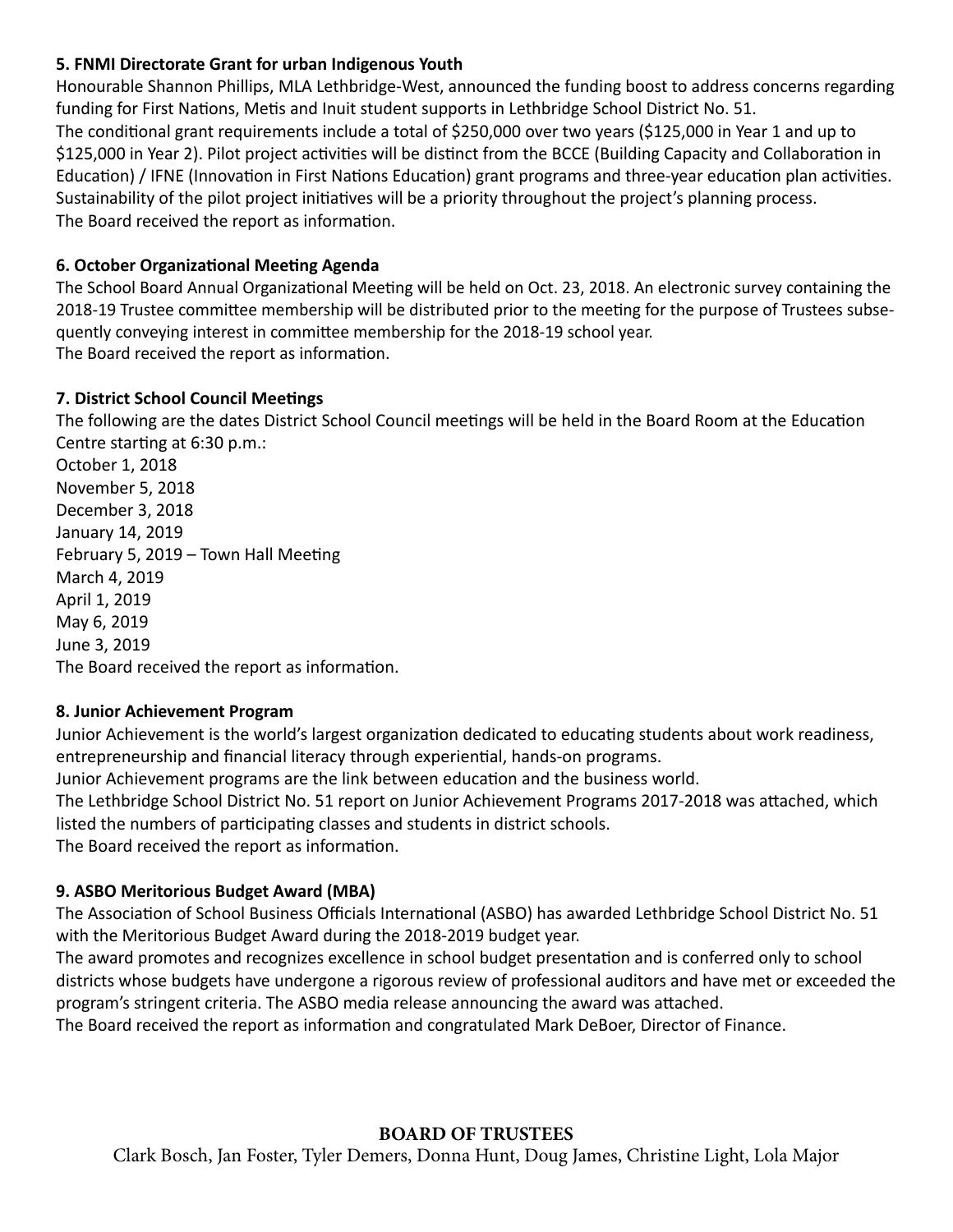#### **10. Board Priorities Report**

The District Office Leadership Team is committed to keeping the Board informed regarding progress in Board priority areas. The priority areas as identified by the Board in the spring Board Retreat are attached. The Education Centre Leadership Team is currently working on the development of strategies to address the priorities. An update on progress will be provided in the form of a report each month starting in the October Board meeting. The report begins on Page 81 of the [AGENDA.](http://www.lethsd.ab.ca/documents/general/2018-09-25%20Board%20Meeting%20Agenda.pdf) The Board received the report as information.

## **11. Board Committee Reports**

Committee reports included: Joint City/School Board Committee – September 12, 2018 Board Audit Committee – September 12, 2018 Facilities Committee – September 17, 2018 Alberta School Boards Association (ASBA) Zone 6 Meeting - September 19, 2018 The reports begin on Page 90 of the [AGENDA](http://www.lethsd.ab.ca/documents/general/2018-09-25%20Board%20Meeting%20Agenda.pdf).

#### **12. Parents as Teachers**

Lethbridge School District No. 51 received a Certificate of Appreciation, in recognition of valuable contributions to the development and support of the South Region Parents as Teachers Program.

#### **13. 2018-19 School Fees Approval**

Lethbridge School District No. 51 received correspondence from Education Minister David Eggen, regarding the District's 2018/2019 school fee schedule. The email indicated Alberta Education reviewed the Board's school fee schedule and associated policies, and hereby approved the implementation of the school fees for the 2018/2019 school year.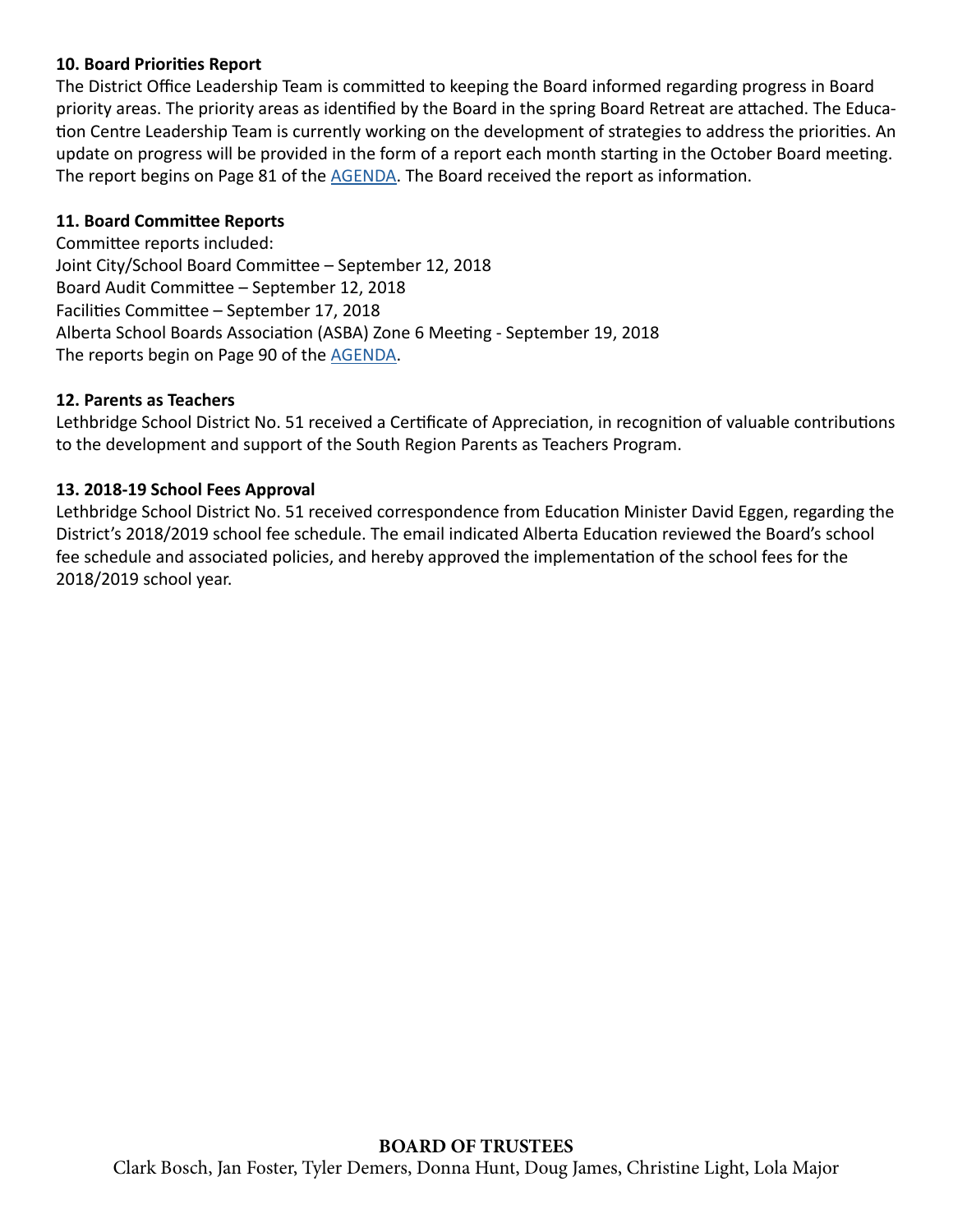# **District School Council School Highlights**

**School: Coalbanks**

#### **School Highlights:**

We have started planning a Halloween Dance A Thon to raise money for class fieldtrips and classroom enhancements.

We are continuing with our monthly hot lunch program.

**Participation in Decision-Making and/or Advocacy** *(did you participate in any decisions at the school such as policy or join the school in advocating for something or decide as a School Council to advocate for something?)*

No

## **Fundraising (Do you have a successful event to share?):**

Hot Lunch program is going well.

# **Are there things your School Council is talking about/questions you have for other School Councils?**

**Best Practices** *(program, speaker, or other item at your school that has worked very well)*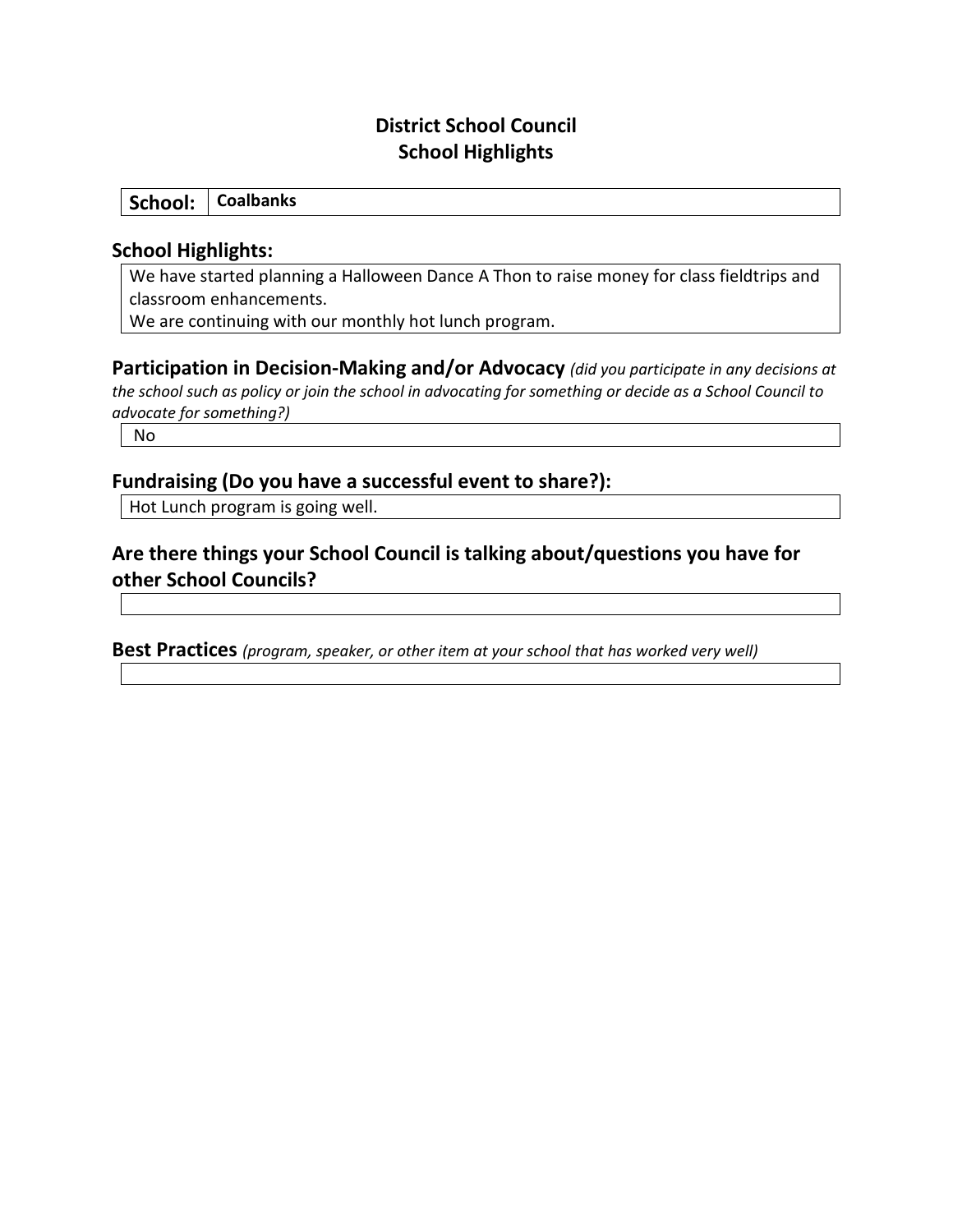## **District School Council School Highlights**

**School:** Immanuel Christian Elementary

#### **School Highlights:**

- On Sept. 6, Grade 5 students attended Band Camp.

- At the ICES Council Town Hall meeting, Principal Jay Visser reviewed the 2018-19 Education Plan for ICES.

- At our Theme Chapel, our guest speaker, Mr. Gerrit Sinke, spoke about Justice Seeking and Community Building.

- On Sept. 28, students will participate in the Terry Fox Walk at Henderson Lake Park.

**Participation in Decision-Making and/or Advocacy** *(did you participate in any decisions at the school such as policy or join the school in advocating for something or decide as a School Council to advocate for something?)*

#### **Fundraising (Do you have a successful event to share?):**

- On Sept. 8, the Bits and Bytes Golf Tournament took place, fundraising for educational technology at ICS.

- On Sept. 22, Granum hosted the 39th annual Turkey Supper to fundraise for ICS.

- Our grade 4 & 5 students have begun selling discount cards for our ICES fundraiser. Proceeds go towards renting ice for our school skating program.

#### **Are there things your School Council is talking about/questions you have for other School Councils?**

**Best Practices** *(program, speaker, or other item at your school that has worked very well)*

- At the ICES Council Town Hall Meeting, Jen Day (ICES School Counsellor), presented on the iGeneration.

- This year, we will be doing the Accelerated Reader Program again for students in grades 2 – 5 at the Learning Commons/Library. Accelerated Reader is a program that encourages students to read any book of their choice, at their reading level and then do a short comprehension test. This program has proven to be a successful tool in encouraging students to read more and improve their reading skills. They also have the opportunity to win prizes for the number of books read on an individual basis and books read by the entire class.